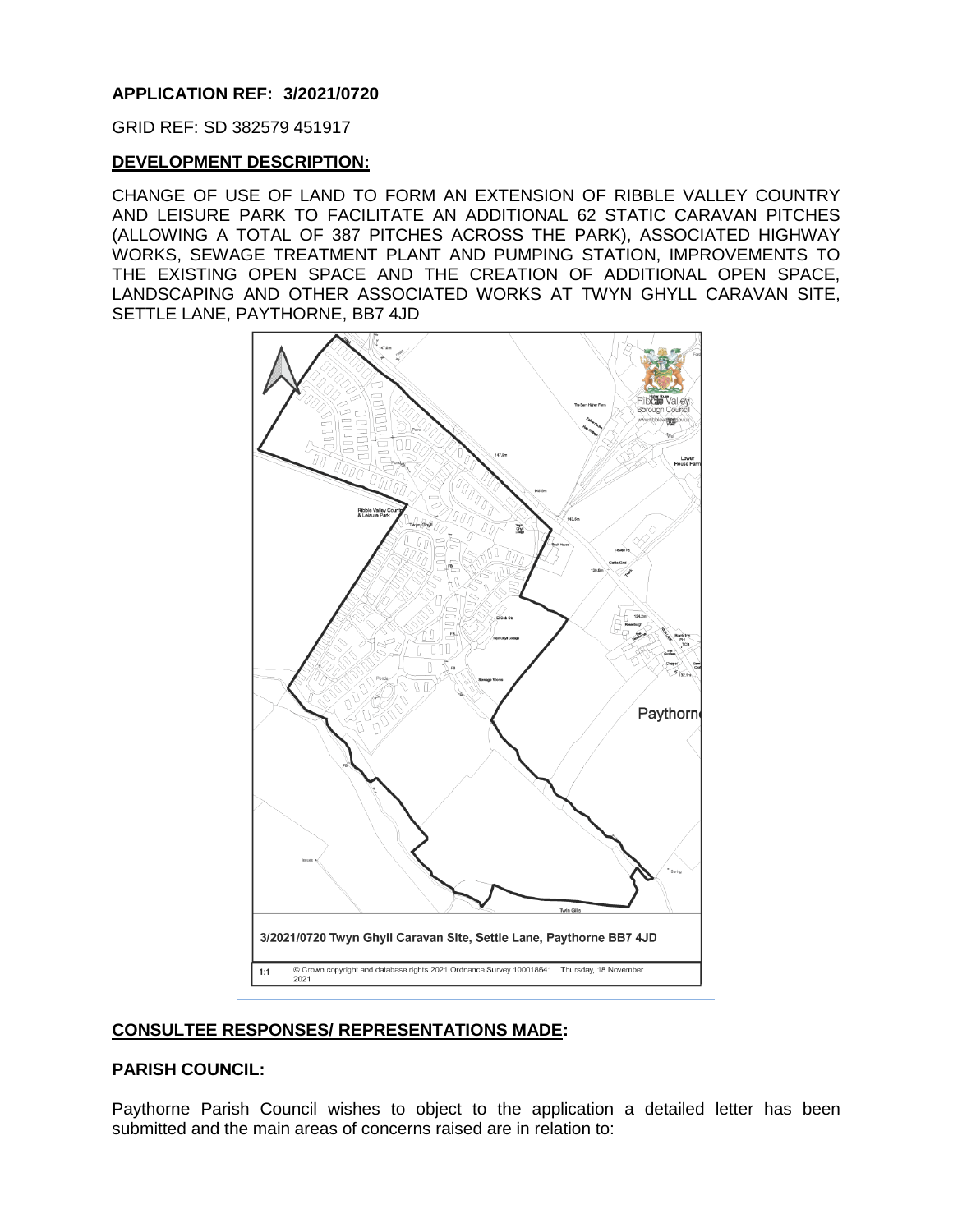- Highway safety, access, deliveries.
- Impact on ecology no biodiversity net gain
- Detrimental visual impact on the surrounding countryside and landscape.

The Parish Council do not consider that the revised scheme adequately addresses their concerns and that the development will still have an unacceptable impact.

### **ENVIRONMENT DIRECTORATE (COUNTY SURVEYOR):**

The Highways Development Control Section has raised no objection to the proposal subject to the imposition of technical conditions which are discussed further in the report.

### **WOODLAND TRUST:**

Object:

- Detrimental impact to ancient woodland potential damage.
- Damage to plantations on ancient woodland sites.
- Non-suitable buffer zone.
- Increasing amount of pollution including dust, light.
- Disturbance to wildlife from traffic and visitors.
- Changing landscape character of area.
- Increasing damaging activities like fly-tipping and domestic pets.

The Woodland Trust has been consulted on the revised scheme but at the time of writing the report have not provided further comments.

### **CAMPAIGN TO PROTECT RURAL ENGLAND:**

Object:

- Too much farmland is being lost for development.
- Contrary to adopted local plan policy DMB3 (as undermines character and visual amenity of area).
- Levels of traffic would be too high noise and air pollution issues.
- Impact on site ecology.
- Not enough amenities in Paythorne.

### **UNITED UTILITIES:**

- Concerns around water supply Extending of water mains needed.
- Sustainable draining of surface water.
- No wastewater assets in the area.

## **ENVIRONMENTAL HEALTH:**

- The proposed scheme must comply with RVBC's standard licence conditions for 'holiday' caravan sites.
- More information is required regarding the proposed foul drainage arrangement ie details about the existing treatment works (location, type, capacity etc).
- Environmental Health need to ensure that there will be no noise nuisance to neighbouring noise sensitive properties which could arise from these works?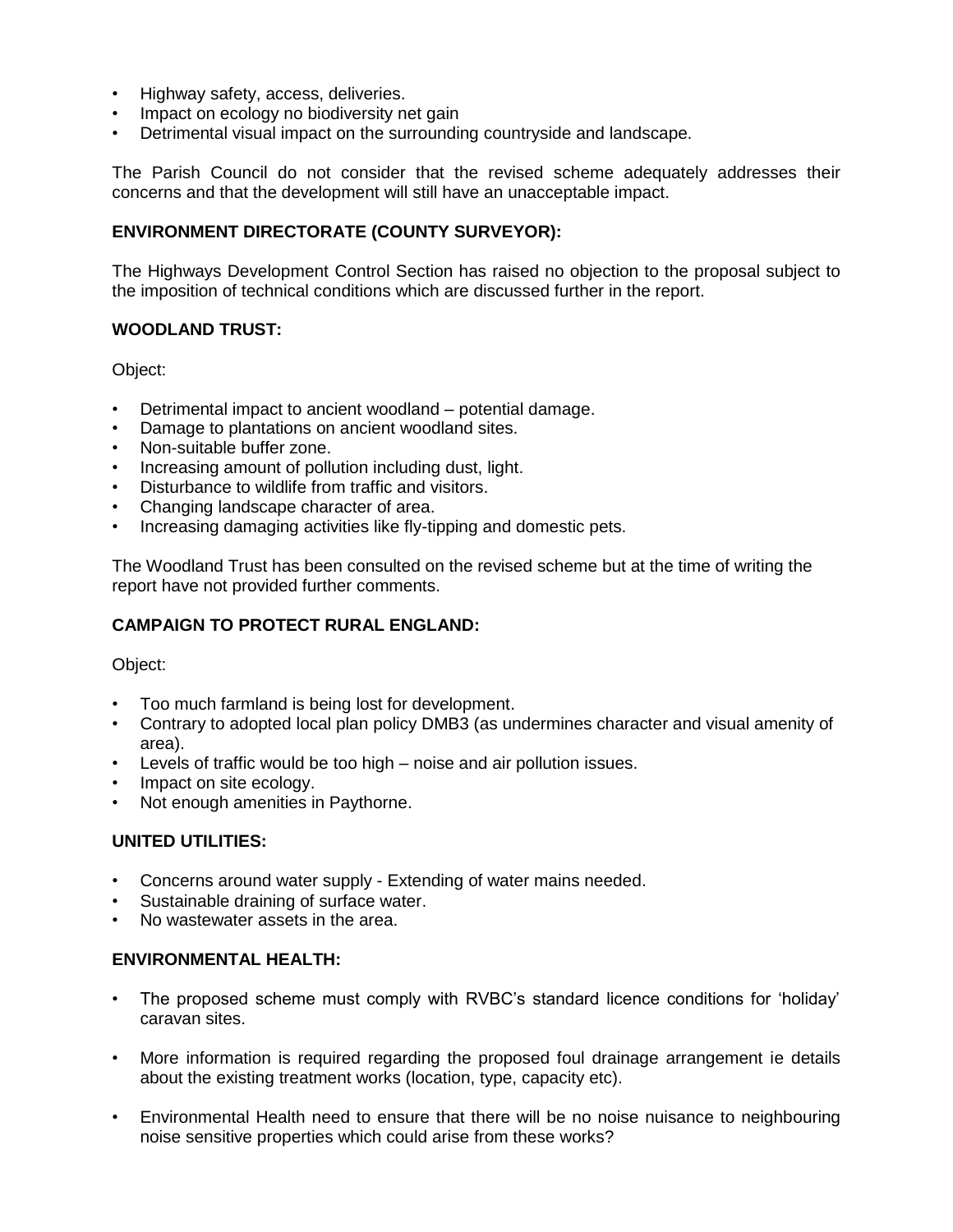# **LANCASHIRE FIRE AND RESCUE:**

• Scheme fully meets all the requirements of Building Regulations Approved Document B, Part B5 'Access and Facilities for the Fire Service'

## **RVBC COUNTRYSIDE:**

- All tree protections shall be carried out in strict accordance with the submitted Arboricultural Impact Assessment (July 2021). Shall remain in place throughout construction and shall be maintained during all site preparation/construction works.
- All recommendations mitigation and wildlife enhancement measures for ecology/biodiversity measures as detailed in the ecology report dated 21 July 2021.
- Concerns raised regarding impact on the ancient woodland from additional activity and request a larger buffer as per woodland trusts comments.

The countryside officer has been consulted on the revised scheme but at the time of writing the report have not provided further comments.

### **ADDITIONAL REPRESENTATIONS:**

65 Objections have been received.

Issues of Concern:

Social/Community:

- Dominate the hamlet and surrounding countryside character
- Noise pollution from caravan site will be exacerbated further with extension
- Hamlet has a lack of facilities to accommodate more tourists
- Increased risk to privacy and security for Paythorne residents
- Psychological distress from increased traffic
- Increased disruption to local businesses
- Extra demand on power services
- No immediate community benefit

### Highways:

- Safety issues for pedestrians Lack of walkways, street-lighting, no road markings or street signage
- Rising carbon emissions from increased site traffic
- Heavy traffic will erode local roads during construction
- Traffic congestion
- Air Pollution from increased car use
- Damage to the Grade II historically significant bridge by HGVs delivering caravans
- Parking issues

### Environmental:

- Visible from the main road especially during winter months when leaves won't conceal
- Detrimental impact on wildlife (deer, protected bats, buzzards, rare barn owls)
- Damage to Green Belt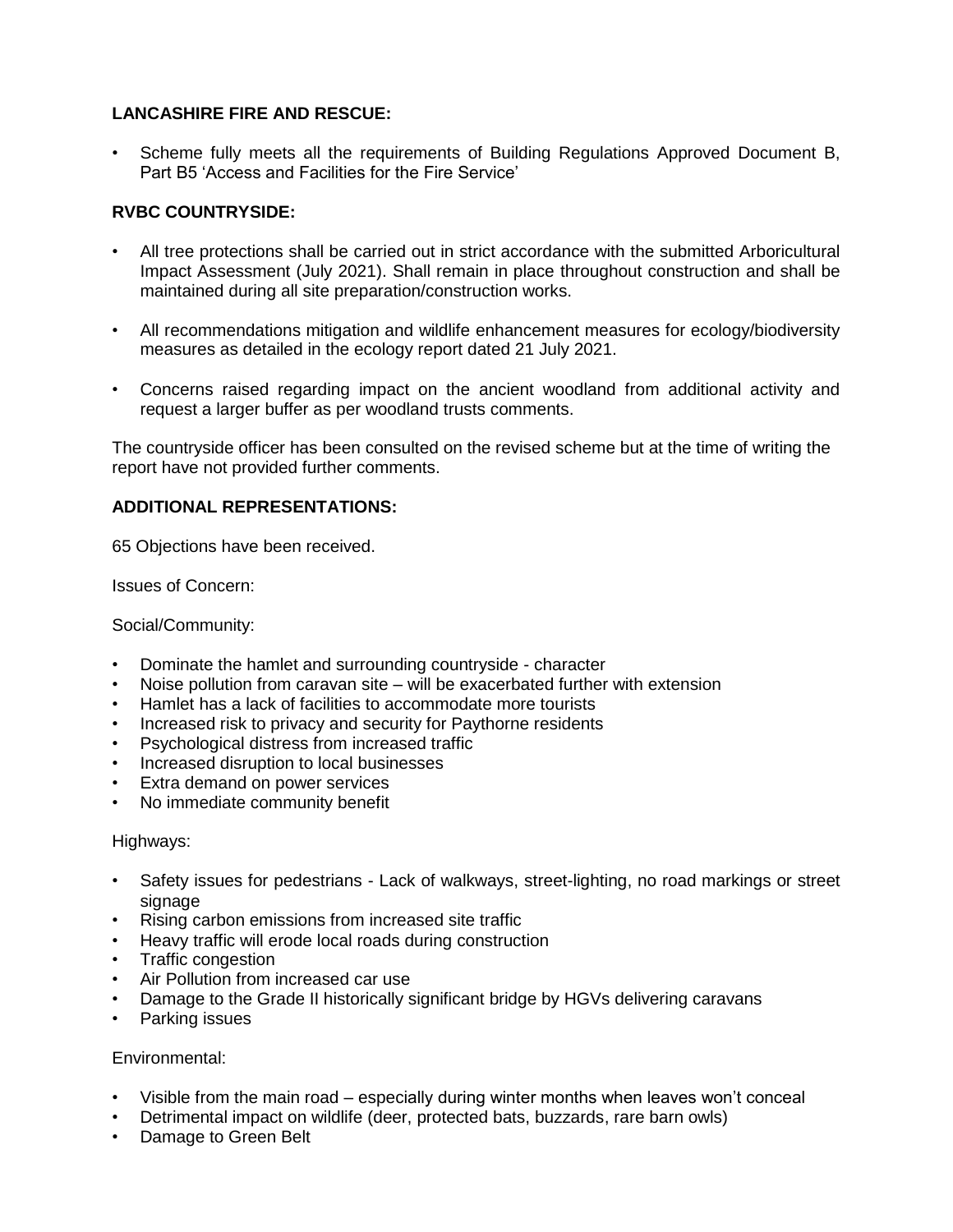- Damage to heritage value of area (Twyn Ghyll Heritage Woodland)
- Detrimental effect on trees and hedgerows
- No evidence supplied that trees have ash die back
- Park Leisure currently has a lack of regard to PRoW
- Effect on listed buildings and scheduled ancient monuments
- Poor water pressure currently
- Increased risk of flooding

### Other:

- Numerous empty plots and caravans for sale no current demand for more caravans
- Unbalanced scale of scheme

### Main Concerns:

- Safety of pedestrians
- Increase traffic and congestion
- Lack of privacy
- Impact on wildlife
- Visual amenity
- Community amenities impacts on water, electricity and power supply

Paythorne Action Group: 43 Objections on petition:

- Litter concerns
- Volume of traffic
- Risk for pedestrians
- Noise pollution
- Landscape and habitat damage visual amenity
- Water supply concerns

Bowland Game-Fishing Association: Object

- Potential for further river pollution
- Increased traffic
- Loss of habitat
- Question the need for expansion

Ribble Rivers Trust:

### **Object**

- Increased Traffic
- Visual Impact
- Impact on habitats and biodiversity
- Detrimental impact on the water quality of the River Ribble and increased flood risk.

## 1. **Site Description and Surrounding Area**

1.1 The site is not within the Forest of Bowland AONB but is located in a rural location on the edge of the hamlet of Paythorne which is located in a dip close to the River Ribble, 3 miles to the North of Gisburn. The site is outside any defined settlement boundaries. Paythorne itself is not a defined settlement in the Local Plan it had a population of 95 in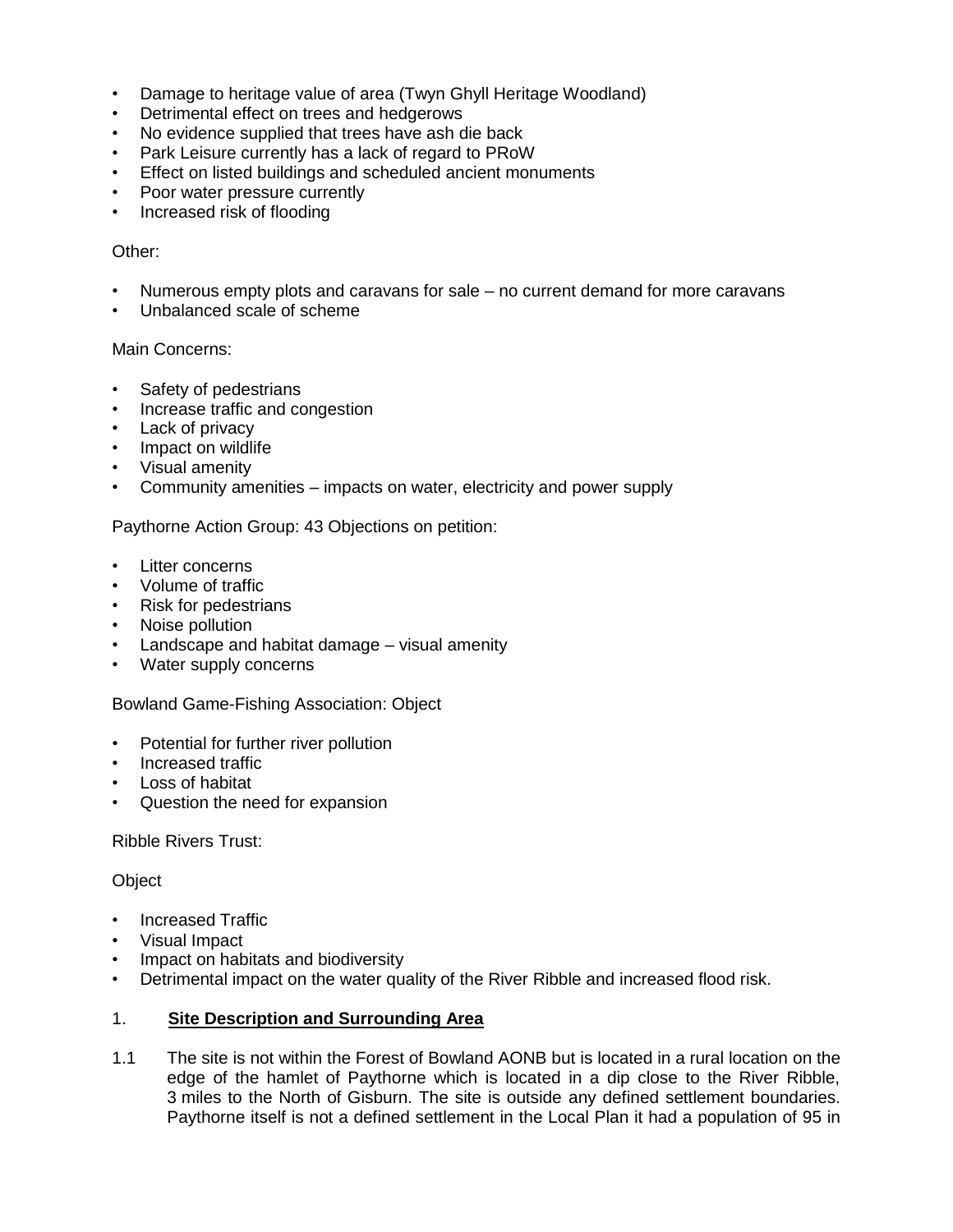the 2001 census and in the 2011 census was coupled with the neighbouring hamlets of Newsholme and Horton with a total population across the 3 of 253.

1.2 The caravan site is a large development in comparison to the scale of Paythorne and is an established and popular tourist destination with a current licence for up to 325 caravans. The site of the proposed extension is located to the South of the existing caravan site with a field to the East between it and the road there are trees surrounding the field boundaries. The site area is 16.8 hectares which is a similar size to the existing site and would represent a significant linear extension in footprint.

## 2. **Proposed Development for which consent is sought**

2.1 The application seeks consent for the change of use of the land from agricultural for the siting of up to 62 caravans. This would result in a total of 387 across the site as a whole. A revised layout was received on  $5<sup>th</sup>$  November 2021 in response to concerns raised by planning officers regarding the scale of the expansion.

## 3. **Relevant Planning History**

Various previous applications relating to the caravan site none of specific relevance to this application. The most recent expansion was granted in 2015 (for 30 additional units 2015/0567)

### 4. **Relevant Policies**

Ribble Valley Core Strategy: Policy DS1: Development Strategy Policy DS2: Sustainable Development Policy EN2: Landscape Policy EN3: Sustainable Development and Climate Change Policy EN4: Biodiversity and Geodiversity Policy EC1: Business and Employment Development Policy EC3: Visitor Economy Policy DMI1: Planning Obligations Policy DMI2: Transport Considerations Policy DMG1: General Considerations Policy DMG2: Strategic Considerations Policy DMG3: Transport and Mobility Policy DME1: Protecting Trees and Woodlands Policy DME2: Landscape and Townscape Protection Policy DME3: Site and Species Protection and Conservation Policy DMB1: Supporting Business Growth and The Local Economy Policy DMB3: Recreation and Tourism Development

National Planning Policy Framework (NPPF)

### 5. **Assessment of Proposed Development**

### 5.1 Principle of Development:

5.1.1 The proposed extension is for a relatively large extension to the land area of the site to accommodate 62 new units over the 325 currently permitted resulting in a total of 387. Amended plans were received on 5<sup>th</sup> November following discussions with the agent. The scale has been reduced by approximately 1/3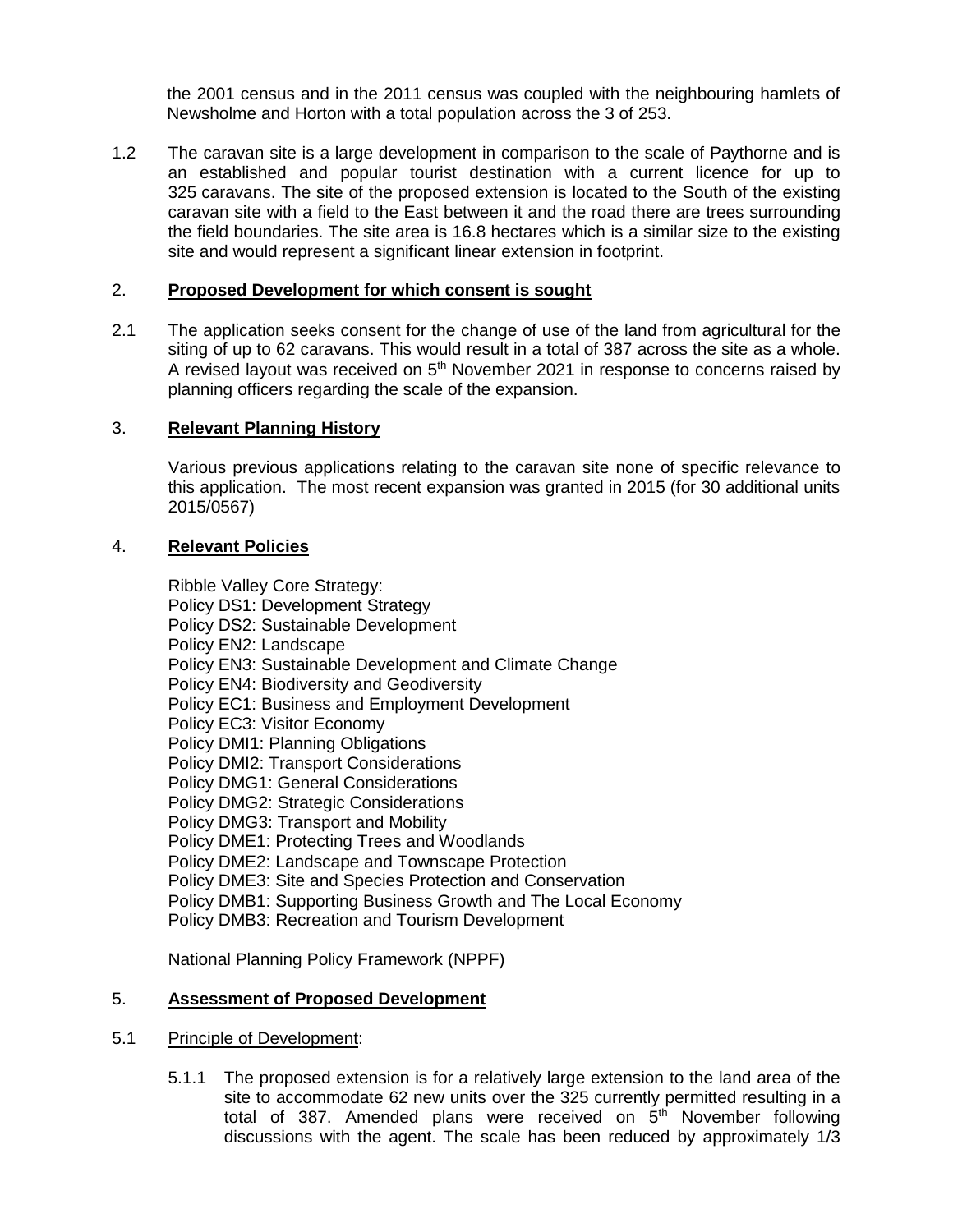and now encompasses a smaller developed site area. The layout shows a lower density than on the existing park which would appear to be in line with current trends on caravan site, to meet a demand for more space with vans at lower densities. However, it should be borne in mind that the area covered would easily be capable of accommodating many more.

- 5.1.2 In general, from an economic perspective the Council seeks to encourage business growth in support of the local economy and the development of tourism facilities to increase the range and quality of accommodation and facilities in the borough. This is supported by the Council's Economic Plan. In particular it is important to encourage opportunities for a range of employment especially in the wider rural area. It is also acknowledged that the demand for UK holidays has increased as a result of the pandemic but as yet not known whether this will be a permanent change in trend. However, the proposal is considered broadly consistent with the council's economic and tourism aspirations.
- 5.1.3 Planning policy within the adopted Core Strategy for the borough supports the principles of the development, the site is in open countryside and policies provide support for expansion of existing business and growth which strengthens the wider rural and village economies. Policies EC1 and EC2 would lend their support to the proposal.
- 5.1.4 Policy DMG2 seeks to direct development to the existing settlements. Outside the defined settlements there are criteria which must be met, those most relevant to this proposal are:
	- 1) The development is essential to the local economy or social wellbeing of the area.
	- 4) Small scale tourism or recreational development appropriate to a rural area.

The proposal could certainly not be considered small scale, but nor is the existing park and this would represent an increase in the number of approx. 20% compared to the originally submitted increase of almost 30%.

- 5.1.5 Within the open countryside development will be required to be in keeping with the character of the landscape and acknowledge the special qualities of the area by virtue of its size design, use of materials, landscaping and siting.
- 5.1.6 Policy DMB1 allows for the expansion of existing businesses in rural areas however it must be essential to support the existing source of employment and can be assimilated into the local landscape. There is no evidence presented to suggest that this expansion is essential to maintain the existing source of employment and the impact on the landscape will be considered in detail in the section below
- 5.1.7 Policy DMB3 again supports the principle of the development in terms of expanding the range of visitor attractions but consideration will need to be given to the criteria in this policy, of most relevance are.
	- 1) The proposal must not conflict with other policies in the plan
	- 2) It must well be related to an existing settlement of group of buildings
	- 3) It should not undermine the character quality or visual amenities of the plan area by virtue of its scale, siting, materials or design.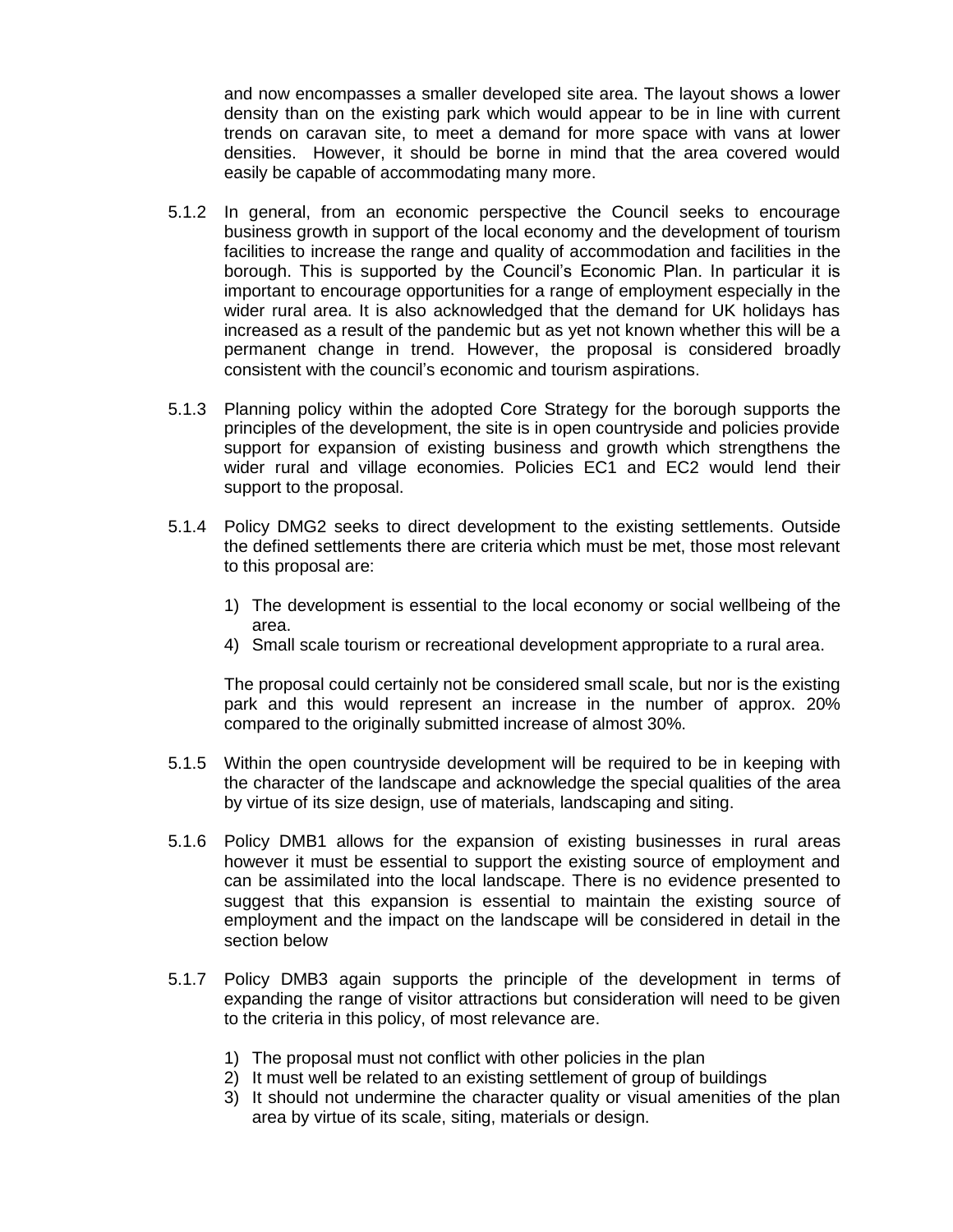- 4) The proposals should be well related to the highway network, it should not generate additional traffic movements of a scale and type likely to cause undue problems or additional disturbance. Where possible the proposals should be well related to the public transport network.
- 5.1.8 Policy EN2 refers to general landscape impacts and states:

"As a principle the Council will expect development to be in keeping with the character of the landscape, reflecting local distinctiveness, vernacular style, scale, style, features and building materials."

Whilst the development could not be seen in long distance views at the time of a site visit when the trees are in leaf and is located in a dip in the landscape it would increase the footprint of the existing site and projects southwards at a 90 degree angle to the main site creating a Z shaped development, rather than rounding off or infilling around the existing site. There is a concern that Paythorne would be overwhelmed by this development as well as the loss of a large area of agricultural land in a rural area as well as the development being at odds with the historic landscape and evolution of the settlement over time. As such it could not be reasonably argued that it is in keeping with the scale, local distinctiveness or vernacular style of the vicinity. However, it must be considered that the caravan park exists and is well established and that the increase in units by 20% is not disproportionate to its existing scale.

- 5.1.9 The proposal will bring some benefits to the area due to additional visitors which are likely to spend money in the local area and the creation of jobs and spending through the construction and operational phases. However, the site is not in a sustainable location. It is 3 miles by road to the nearest larger village (Gisburn) However main services such as supermarkets can be found in Barnoldswick (Pendle Brough) which is 7 miles away and a 15 min drive or Clitheroe (Ribble Valley) or Settle (North Yorkshire) both of which are 11 miles away and a 20 minute drive, there is no public transport. As Paythorne only has one pub the very localised economic benefits will be confined to this and the site operator, there will be some wider benefits to Ribble Valley and adjacent borough.
- 5.1.10 The revised scheme is considered to broadly accord with the Core Strategy in principle subject to the other material planning considerations.

### 5.2 Impact upon Residential Amenity:

- 5.2.1 There are a few dwellings located close to the site boundary and the boundary of the existing park.
- 5.2.2 This is a fairly substantial extension to the park, but it is noted that the area to be developed is not closer to dwellings than the existing park area. There is also a buffer around the area provided by the existing topography and trees and as such it is unlikely that the holiday units themselves would a significant impact on the residents of Paythorne. There will be some intensification of the use through additional visitors and the associated vehicle movements however in comparison to the existing scale it is not considered that the expansion would have a significant additional impact on neighbouring residences.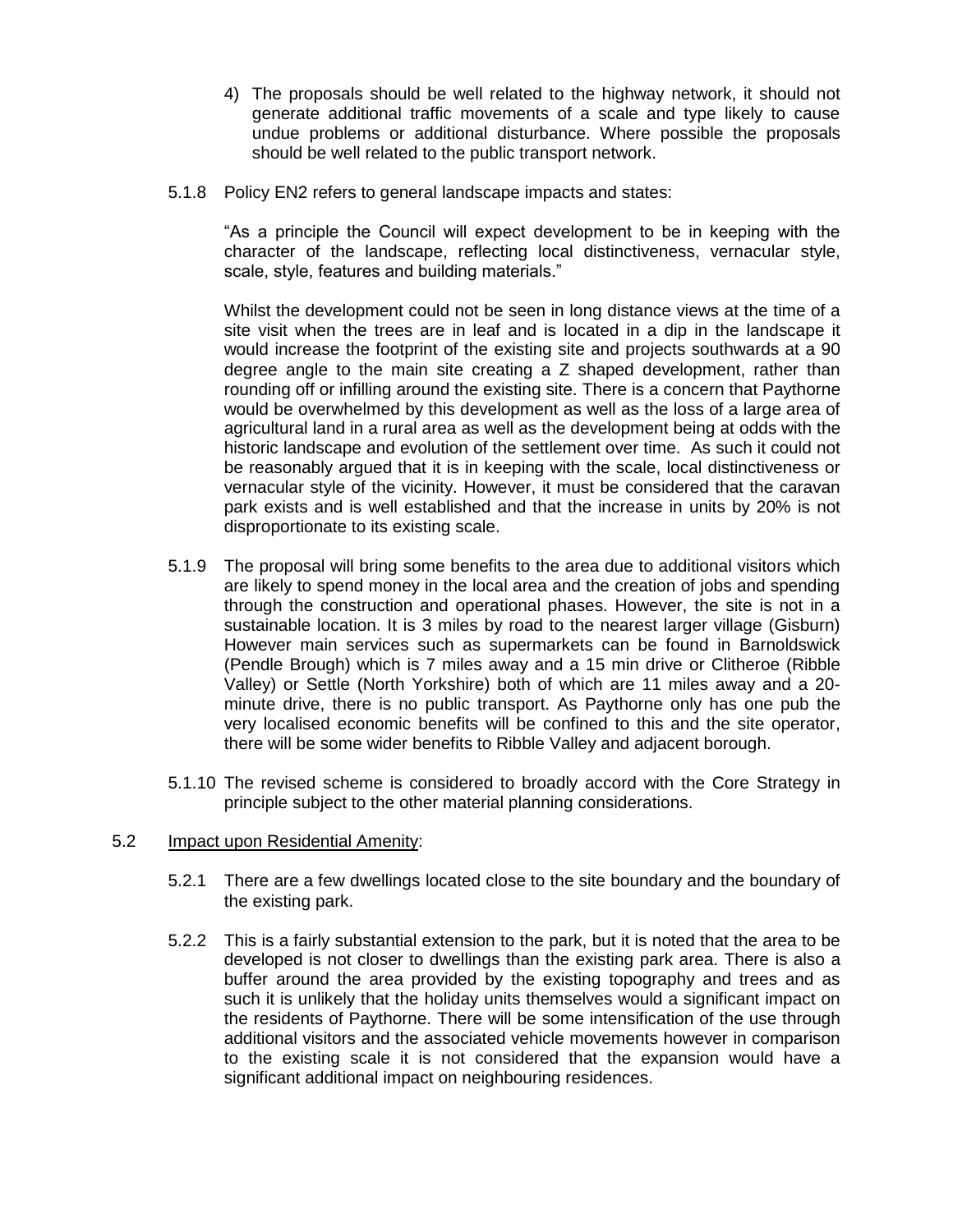5.2.3 A planning approval would be subject to conditions to control occupancy periods etc as well as the need to adhere to the terms of the site licence which ensures that the site is properly managed.

### 5.3 Visual Amenity / Landscape:

- 5.3.1 As aforementioned the site is not within the Forest of Bowland AONB but is located in a rural location in an area of undeveloped open countryside. This will be an extension of an existing site but the impact on the landscape is one of the main factors to consider.
- 5.3.2 The intent is to strengthen existing boundary treatments, provide open spaces and that the existing topography will provide some natural screening. The area to be developed is bounded by tree / hedgerow cover. The vans will be set out in a lower density arrangement than other parts of the site and incorporates open spaces. The number of units has also been reduced so that the southern part of the field is left undeveloped and there is a wider buffer to the woodland areas.
- 5.3.3 The site has been viewed from various vantage points and it is accepted that it would not be highly visible in long distance views given the topography and natural screening. However, the fact that something can be hidden does not necessarily mean that it is not having an impact as such a large development is at odds with the peaceful rural nature of this area and the historic form of the hamlet as well as resulting in the loss of attractive open fields. There is an argument that caravans are not permanent structures and therefore not development, but this is a permanent change of use of the land which as well as bringing additional caravan units brings landscaping, hard standings and additional activity into a currently open area of land. However, the reduction in scale does alleviate some of the initial concerns and is a much more modest extension to an existing site which now on balance is considered acceptable given the tourism and economic benefits it will bring.

## 5.4 Highway Safety and Accessibility:

- 5.4.1 Lancashire County Council acting as the Local Highway Authority (LHA) does not raise an objection regarding the proposed development and are of the opinion that the proposed development will not have a significant impact on highway safety, capacity or amenity in the immediate vicinity of the site subject to technical conditions being imposed on any approval
- 5.4.2 It is acknowledged that the site is access via narrow country lanes, but this is common of many such facilities. Potential trip generation data has been submitted and the increase in vehicle movements will not have a detrimental impact on the external highway network. Internally the parking and accesses meet LCC's standards and as such and it is not considered that the impact on the highway network would be severe enough to warrant a refusal on highway safety grounds.
- 5.4.3 The proposal will utilise the existing access which currently serves the existing caravan park. Therefore, as the existing access complies with the LHAs guidance, there is no objection to this being used to access the site expansion.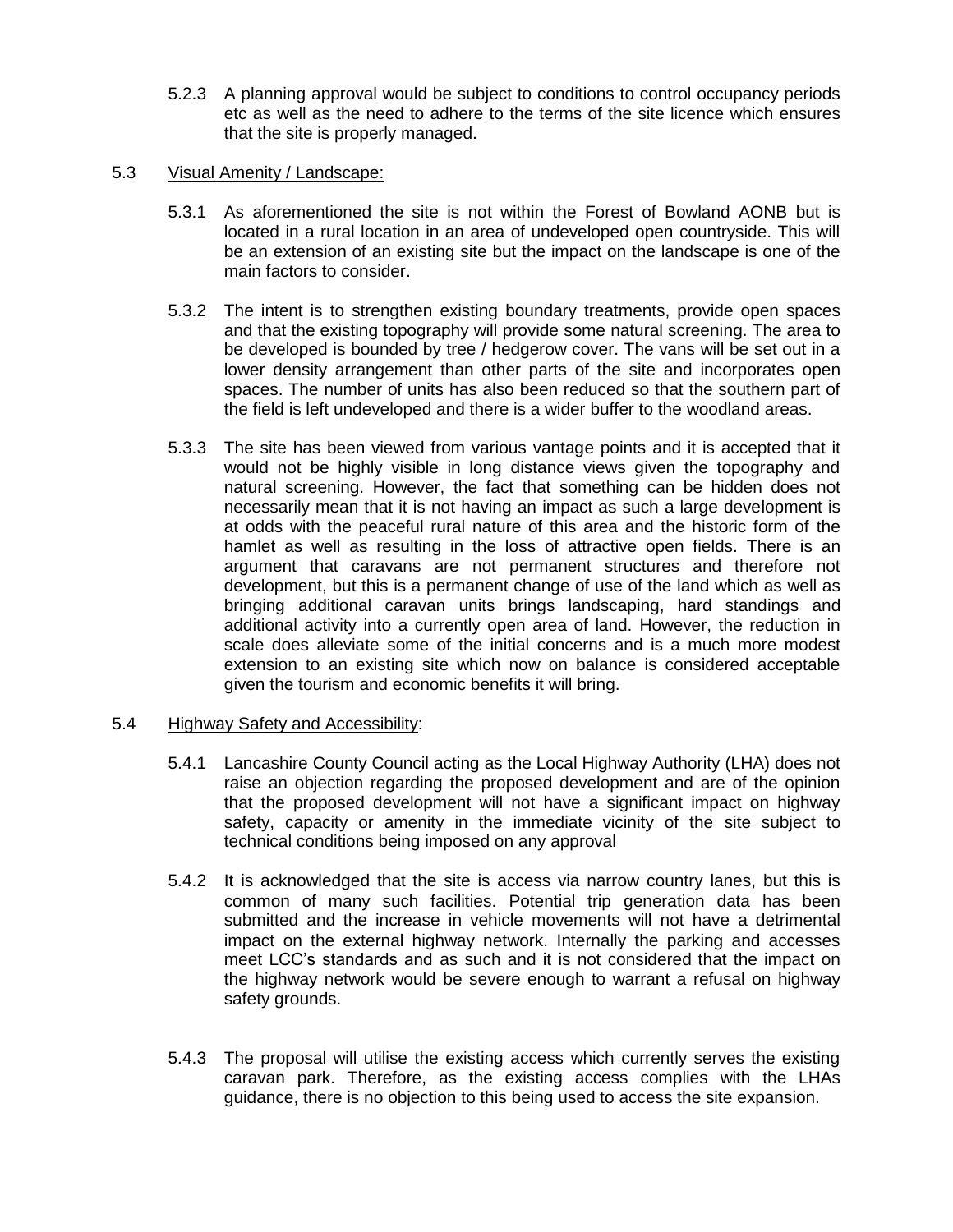- 5.4.4 The likely route of delivery vehicles will be over the Paythorne Bridge along Neps Lane. The LHA understands that the bridge during the month of August 2021, there were two collisions which involved two large, delivery vehicles on separate occasions who collided with the bridge as they used the public highway. Therefore, the agent was requested to provide a swept path analysis of the largest vehicle required to access the site. This information demonstrates that the vehicle movements associated with the development will not conflict with the bridge. However, conditions are suggested which will include requesting the Applicant employs an abnormal load company when units are being transported to the site and that any overhanging shrubbery or branches along Neps Lane within 60m of the river bridge are cut back. The LHA also request that a detailed timetable and a risk assessment of the delivery routes undertaken will be submitted to them before any movement of the caravan units.
- 5.4.5 Multiple Public Footpaths cross the site. However, the proposal conflicts with Public Footpath 3-3-FP23 which currently runs through the existing field. In response to this, the LHA request that Public Footpath improvements are made which should include the footpath to be a minimum of 1.5 metres wide with a compacted bound surface; a replacement of two stiles along the eastern and western boundary of the site with Centrewire Woodstock Pedestrian Kissing gate with mesh hoops; and the replacement of the existing Rural Footbridge (13122K) including handrails as per a specification to be provided by Lancashire County Council. These improvements are all required with the proposal generating additional footfall to a popular Public Footpath. The cost of all these improvements will be £25,686 and this should be agreed under a Section 106 agreement with the Local Planning Authority, in consultation with the LHA
- 5.5 Ecology / Trees:
	- 5.5.1 The field itself is currently agricultural semi improved grassland which is not of high value for biodiversity.
	- 5.5.2 The adjacent woodland is an ancient woodland, which is a very valuable habit that is irreplaceable. There is a concern that the intensification of the use of adjacent land for leisure purposes will have a detrimental impact from increased activity and pollution. As such a larger buffer than originally shown was requested to mitigate the harmful impact of the development. The Woodland Trust do recommend a buffer of 50 metres between development as a precautionary principle and in this case have assessed this particular development and recommended this larger buffer. The applicant has previously refereed to Natural England's standing advice of 15 metres however this actually says *"you should have a buffer zone of at least 15 metres to avoid root damage. Where assessment shows other impacts are likely to extend beyond this distance, you're likely to need a larger buffer zone. For example, the effect of air pollution from development that results in a significant increase in traffic."*

para 180 of the NPPF states:

*"development resulting in the loss or deterioration of irreplaceable habitats (such as ancient woodland and ancient or veteran trees) should be refused, unless there are wholly exceptional reasons and a suitable compensation strategy exists"*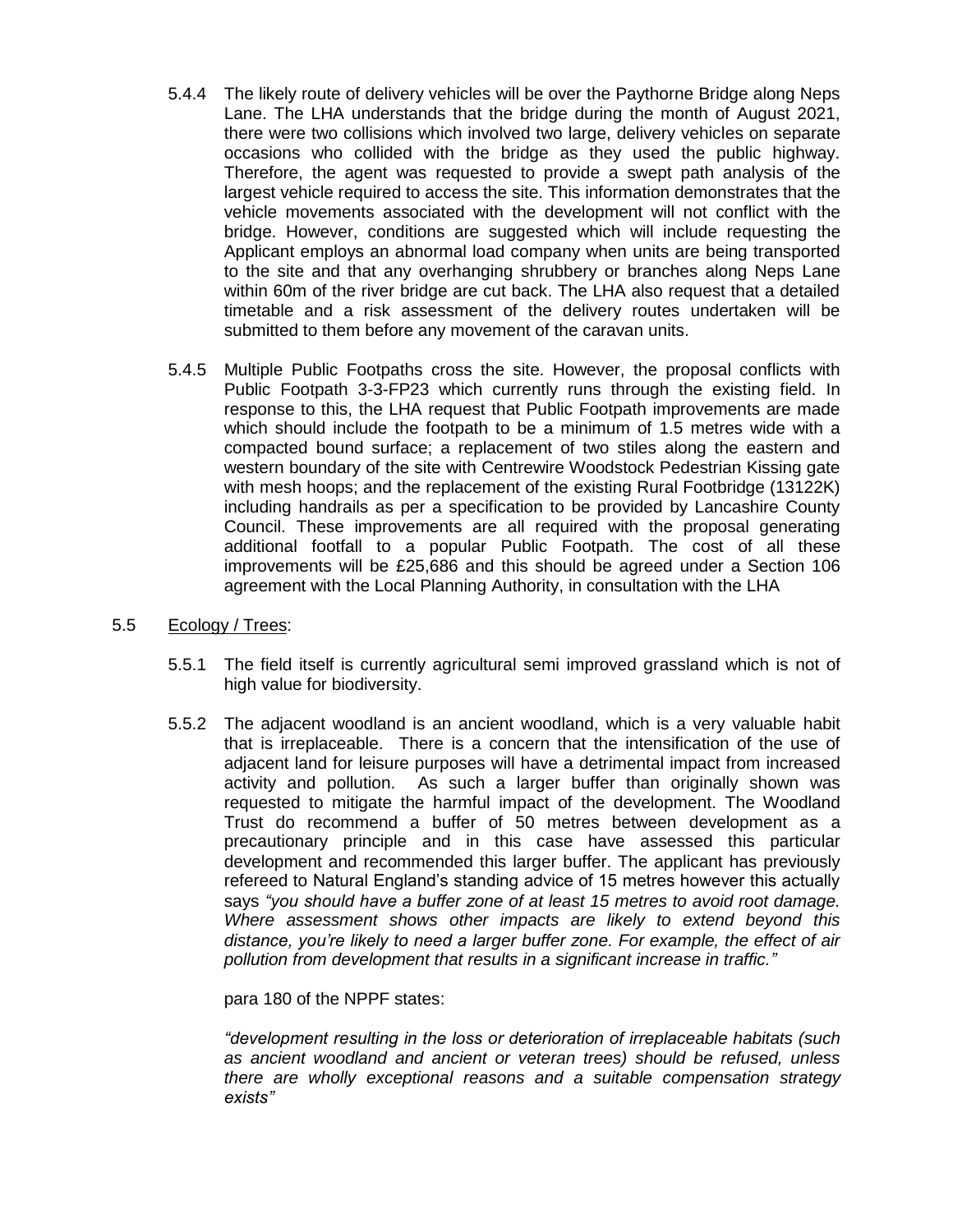5.5.3 The revised plans received on  $5<sup>th</sup>$  November sought to address the concerns with regards to the woodland and provide a larger buffer. The submitted site plan demonstrates that a much bigger buffer is now provided. All of the holiday units achieve a 50 metre buffer but the amenity areas of 3 or 4 of them just touch the edge.

The government has also indicated that it will soon be mandatory to provide biodiversity net gain; however, notwithstanding this, certain areas such as ancient woodlands will be protected in accordance with the National Planning Policy Framework and the Conservation of Habitats and Species Regulations (2017).

The submitted preliminary ecological appraisal has been submitted and does suggest some measures for enhancement

a calculation of biodiversity net gain has been included. Which concludes that the site will deliver the following 42.97% net gain – habitat units 155.47% net gain – hedgerow units 0% net gain - river units

Therefore, it is considered that the developer has more than adequately addressed the concerns with regards to ecology and trees and demonstrated that not only will the ancient woodland be protected but the development will achieve biodiversity net gain which is a clear benefit of the development. The proposal is considered to accord with the NPPF, and Core Strategy polices EN4 and DME3.

### 5.6 Drainage and Water Management:

- 5.6.1 The site will be served by a package treatment plant that will pump treated water back up to the existing site.
- 5.6.2 The site is in flood zone 1 and is at low risk of flooding from all sources. A surface water drainage strategy in included which will discharge surface water to surrounding watercourses at acceptable rates.
- 5.6.3 United Utilities have confirmed that there is no sewage connection in the area but have drawn the developer's attention to the drainage hierarchy and advise that surface water should be drained in the most sustainable way.
- 5.6.4 Environmental Health have requested more details with regard to foul water management to ensure that there is not excessive noise disturbance to neighbours.
- 5.6.5 If approved it could be ensured that the drainage for the site is adequate by imposing technical conditions.

### 5.7 Infrastructure, Services and Developer Contributions:

5.7.1 The applicant will be required to pay a contribution towards footpath / footbridge improvements of £25,686 which they have agreed to.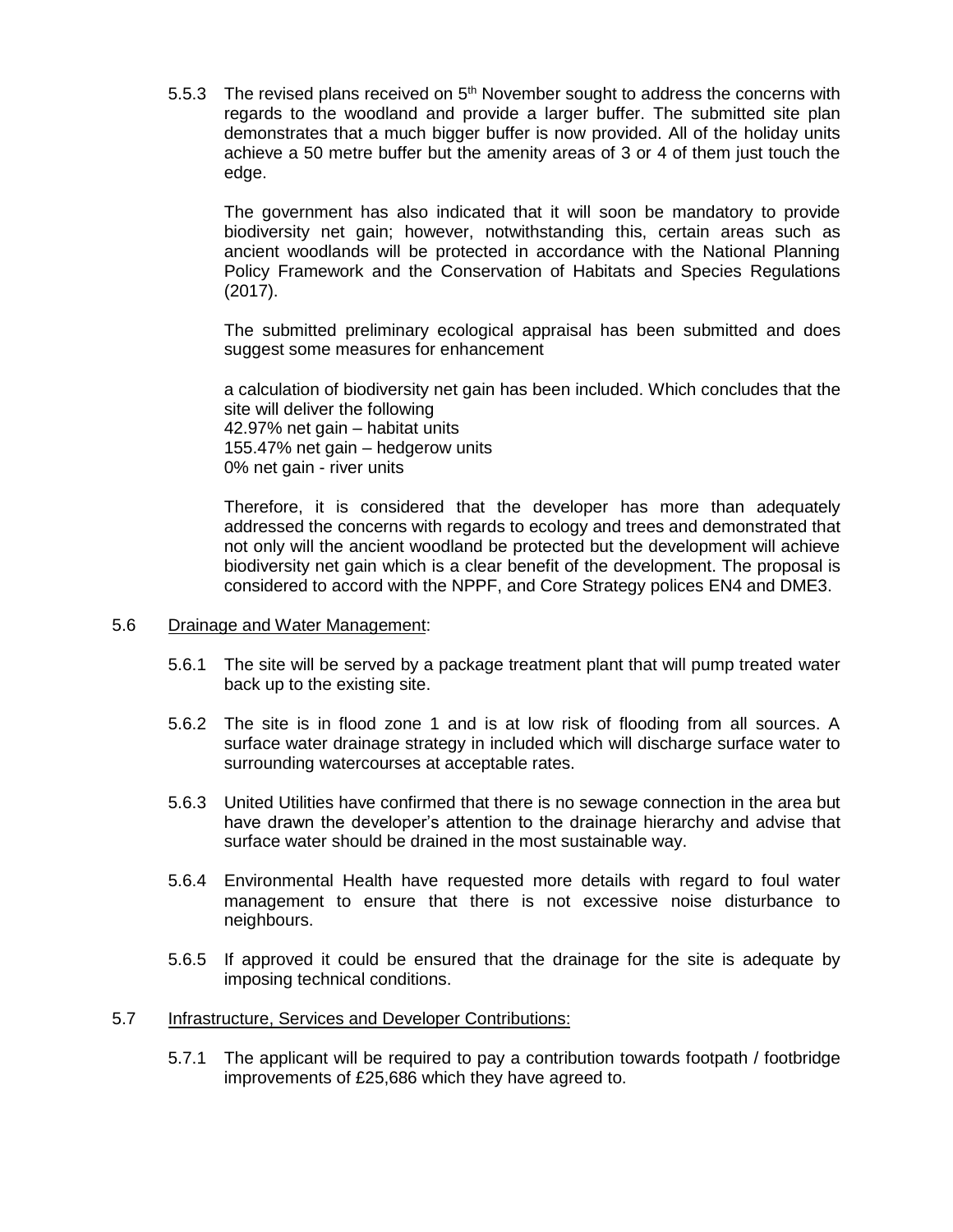## 6. **Observations/Consideration of Matters Raised/Conclusion**

- 6.1 Taking account of the above matters and all material considerations it is considered that the proposal is in broad accordance with the requirements of the adopted development plan.
- 6.2 It is further considered that the submitted details demonstrate that the location of the development is such that there will be visual encroachment into the defined open countryside and result in an overall enhancement in biodiversity for the site.
- 6.3 It is considered that subject to the agreed improvements around the access routes it has been demonstrated that the development can be accessed without detriment to highway safety or highway structures and adequate mitigation in the form of a financial contribution will be provided for improvements to the rights of way network.
- 6.4 For the reasons outlined above the proposed development is considered to be in accordance with the main aims and objectives of the adopted development plan and do not consider that there are any significant material reasons that would warrant the refusal to grant consent.

RECOMMENDATION: That the application be DEFERRED and DELEGATED to the Director of Planning and Economic Development for approval following the satisfactory completion of a Legal Agreement, within 3 months from the date of this Committee meeting or delegated to the Director of Community Services in conjunction with the Chairperson and Vice Chairperson of Planning and Development Committee should exceptional circumstances exist beyond the period of 3 months and subject to the following conditions:

1. The development hereby permitted shall be commenced before the expiration of three years from the date of this permission.

REASON: Required to be imposed pursuant to Section 51 of the Planning and Compulsory Purchasing Act 2004.

2. Unless explicitly required by condition within this consent, the development hereby permitted shall be carried out in complete accordance with the proposals as detailed on drawings:

4528-100-C 4528-200-H

REASON: For the avoidance of doubt as the proposal was the subject of agreed design improvements and/or amendments and to clarify which plans are relevant to the consent hereby approved.

3. The caravans' units hereby approved shall not be let to or occupied by any one person or group of persons for a combined total period exceeding 3 months in any one calendar year and in any event shall not be used as a unit of permanent accommodation or any individual(s) sole place of residence.

The owner shall maintain a register of all guests of each unit of accommodation hereby approved at all times and shall be made available for inspection by the Local Planning Authority on request. For the avoidance of doubt the register shall contain the name and address of the owner and the main guest who made the booking together with dates of occupation.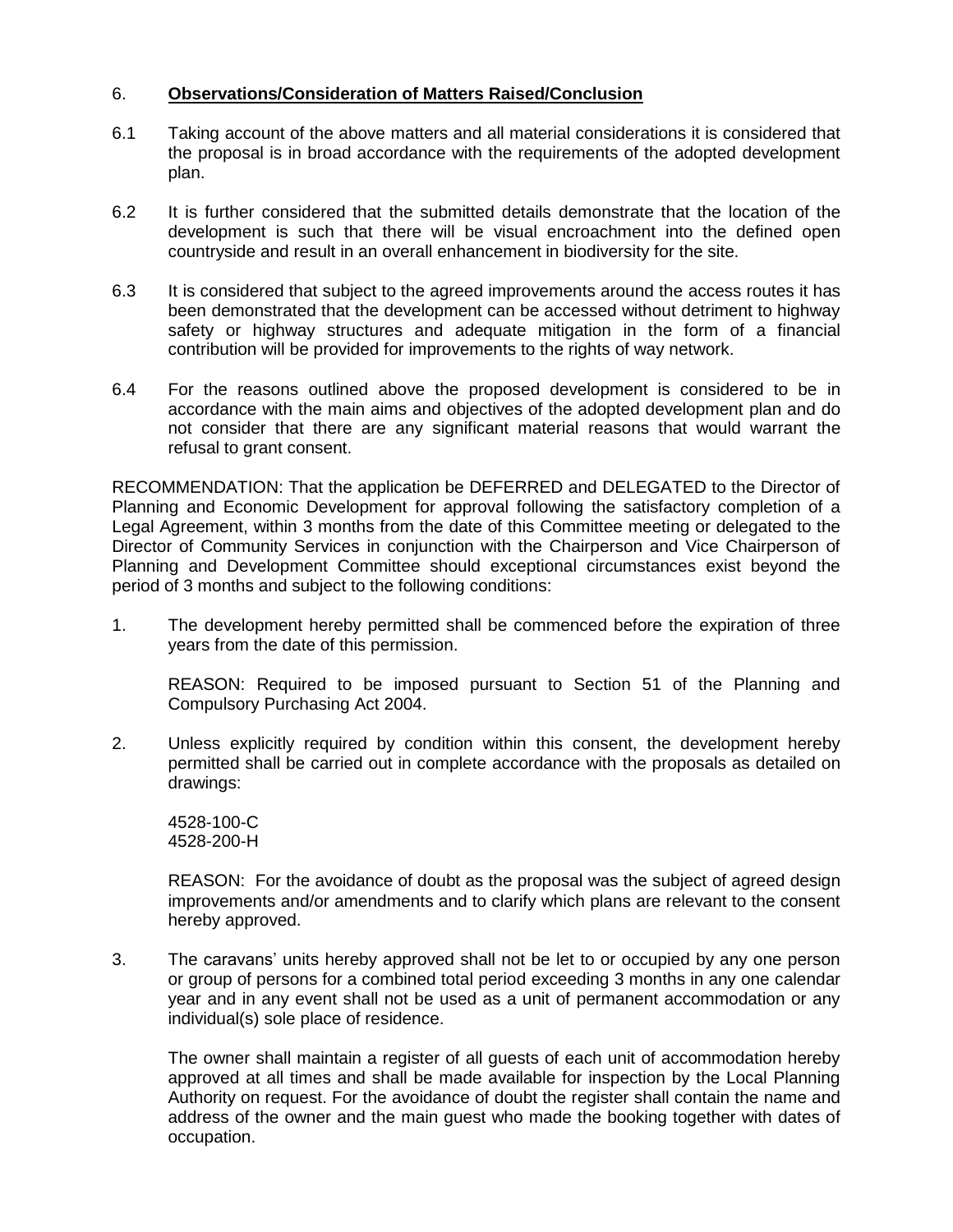REASON: The permission relates to the provision of holiday accommodation. The condition is necessary to define the scope of the permission hereby approved and to ensure that the development promotes sustainable tourism and contributes to the area's economy.

4. The landscaping proposals hereby approved (Drawing: \*\*\*) shall be implemented in the first planting season following occupation or use of the development, whether in whole or part and shall be maintained thereafter for a period of not less than 10 years to the satisfaction of the Local Planning Authority.

This maintenance shall include the replacement of any tree or shrub which is removed, or dies, or is seriously damaged, or becomes seriously diseased, by a species of similar size to those originally planted.

All trees/hedgerow shown as being retained within the approved details shall be retained as such in perpetuity.

REASON: To ensure the proposal is satisfactorily landscaped; that trees/hedgerow of landscape/visual amenity value are retained as part of the development and to provide biodiversity net gain.

5. The development shall be carried out in strict accordance with the recommendations of the preliminary ecological appraisal dated November 2021. Prior to development commencing full details and location of the proposed wildlife enhancements recommended the report shall have been submitted to and approved by the Local Planning Authority, and the development shall be carried out in accordance with these details. On completion of the approved works a verification report shall be submitted to the Local Planning Authority and the enhancements maintained in perpetuity.

REASON: In order to provide biodiversity net gain and offset any impacts as a result of the development.

6. All tree works/tree protection shall be carried out in strict accordance with the submitted tree survey dated November 2021.

The specified tree protection measures shall remain in place throughout the construction phase of the development and the methodology hereby approved shall be adhered to during all site preparation/construction works.

REASON: To protect trees/hedging of landscape and visual amenity value on and adjacent to the site or those likely to be affected by the proposed development hereby approved.

7. Prior to the first use of the caravans units hereby permitted a scheme showing dedicated electric vehicle charging points throughout the application site shall be submitted to and approved in writing by the Local Planning Authority. Thereafter, the electric vehicle charging points shall be provided in accordance with the approved scheme prior to the first use of the caravans hereby permitted.

REASON: To promote options for sustainable modes of transport within the site.

8. No development shall take place, including any works of demolition or site clearance, until a Construction Management Plan (CMP) or Construction Method Statement (CMS)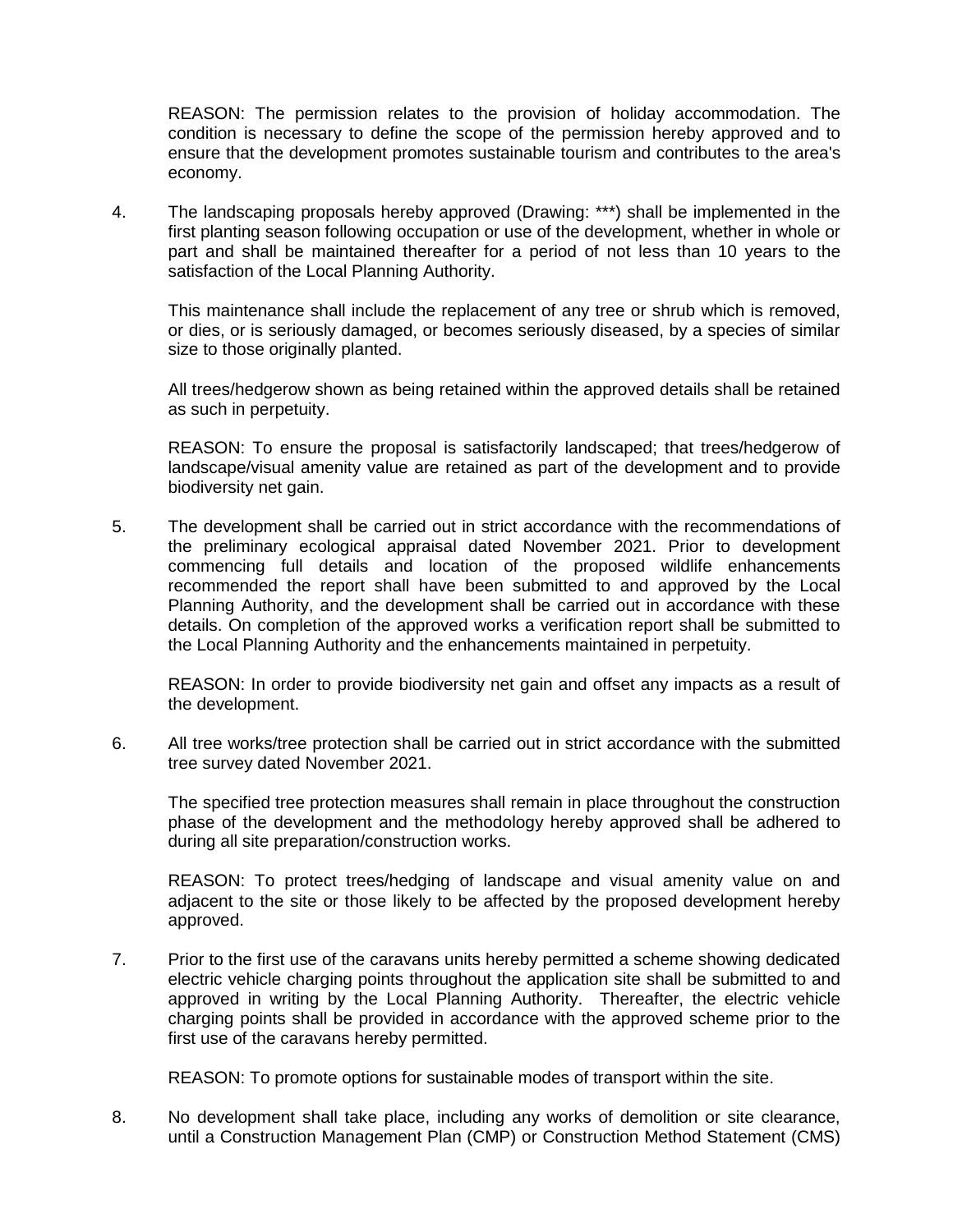has been submitted to, and approved in writing by the local planning authority. The approved plan / statement shall provide:

- 24 Hour emergency contact number;
- Details of the parking of vehicles of site operatives and visitors;
- Details of loading and unloading of plant and materials; Arrangements for turning of vehicles within the site;
- Swept path analysis showing access for the largest vehicles regularly accessing the site and measures to ensure adequate space is available and maintained, including any necessary temporary traffic management measures;
- Measures to protect vulnerable road users (pedestrians and cyclists);
- The erection and maintenance of security hoarding including decorative displays and facilities for public viewing, where appropriate;
- Wheel washing facilities;
- Measures to deal with dirt, debris, mud or loose material deposited on the highway as a result of construction;
- Measures to control the emission of dust and dirt during construction;
- Details of a scheme for recycling/disposing of waste resulting from demolition and construction works;
- Construction vehicle routing;
- Delivery, demolition and construction working hours.

The approved Construction Management Plan or Construction Method Statement shall be adhered to throughout the construction period for the development.

REASON: In the interests of the safe operation of the adopted highway during the demolition and construction phases.

Note: Construction Management Plan.

- There must be no reversing into or from the live highway at any time all vehicles entering the site must do so in a forward gear and turn around in the site before exiting in a forward gear onto the operational public highway.
- There must be no storage of materials in the public highway at any time.
- There must be no standing or waiting of machinery or vehicles in the public highway at any time.
- Vehicles must only access the site using a designated vehicular access point.
- There must be no machinery operating over the highway at any time, this includes reference to loading/unloading operations – all of which must be managed within the confines of the site.
- A licence to erect hoardings adjacent to the highway (should they be proposed) may be required. If necessary, this can be obtained via the County Council (as the Highway Authority) by contacting the Council by telephoning 01772 533433 or emailing lhsstreetworks@lancashire.gov.uk
- All references to public highway include footway, carriageway and verge.
- 9. No part of the development hereby approved shall be commenced until all the highway works have been constructed and completed in accordance with a scheme that shall be submitted to and approved by the Local Planning Authority in consultation with the Highway Authority.

REASON: To enable all construction traffic to enter and leave the premises in a safe manner without causing a hazard to other road users.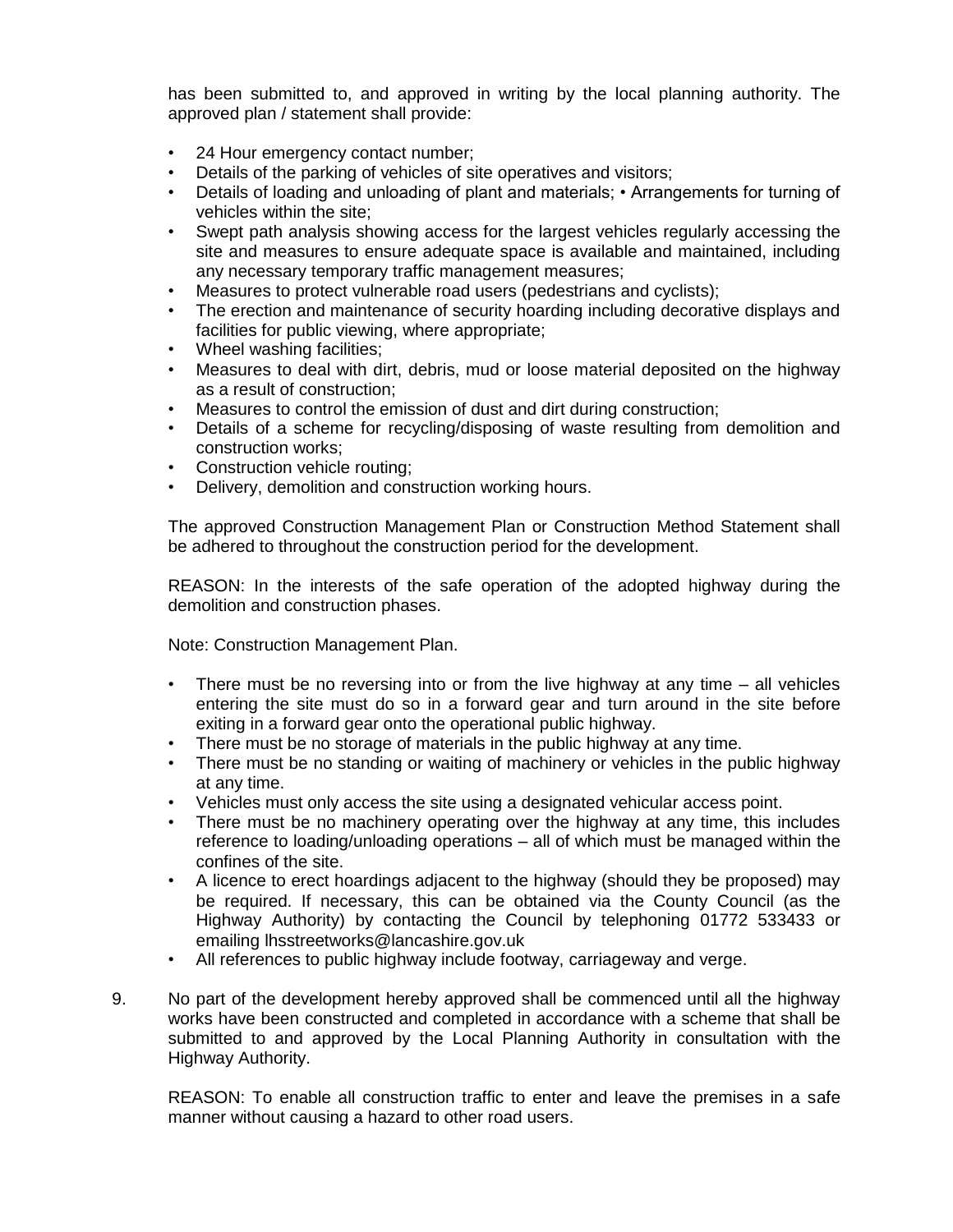10. Before the caravan units associated with the planning permission hereby approved are delivered to or taken away from the site any shrubbery or branches overhanging Neps Lane within 60m of the river bridge south abutments and less than 5.2m above road level shall be cut back at least 600mm from the highway boundary.

REASON: To ensure the full width of the highway is available for all vehicle manoeuvring in the interests of highway safety.

11. Before any of the caravan units associated with the planning permission hereby approved, are delivered to, or taken away from the site an abnormal delivery company should be employed to help with the safe passage of the load and to make other road users aware of the delivery.

REASON: To enable all delivery traffic to enter and leave the premises in a safe manner without causing a hazard to other road users.

12. No delivery of the caravan units associated with the planning permission hereby approved shall take place until a detailed timetable showing the dates and times of the delivery, and an assessment of the routes the deliveries will take, is submitted to the Local Planning Authority, in consultation with the Local Highway Authority.

REASON: In the interest of highway safety.

13. No part of the development hereby permitted shall be occupied until such time as the access arrangements shown on drawing number 4528-200 Rev H have been implemented in full.

REASON: To ensure that vehicles entering and leaving the site may pass each other clear of the highway, in a slow and controlled manner, in the interests of general highway safety and in accordance with the National Planning Policy Framework (2021).

14. The development hereby permitted shall not be occupied until such time as the parking and turning facilities have been implemented in accordance with drawing number 4528- 200 Rev H. Thereafter the onsite parking provision shall be so maintained in perpetuity.

REASON: To ensure that adequate off-street parking provision is made to reduce the possibility of the proposed development leading to on-street parking problems locally (and to enable vehicles to enter and leave the site in a forward direction) in the interests of highway safety and in accordance with the National Planning Policy Framework (2021).

### INFORMATIVES:

The grant of planning permission does not entitle a developer to obstruct a right of way and any proposed stopping-up or diversion of a right of way should be the subject of an Order under the appropriate Act. The applicant should be advised to contact Lancashire County Council's Public Rights of Way section by email on PROW@lancashire.gov.uk, quoting the location, district and planning application number, to discuss their proposal before any development works begin.

Any damage caused to the surface of the Public Right of Way, which is directly attributable to the works associated with the development, will be the responsibility of the applicant to repair at their own expense to the satisfaction of the Highway Authority.